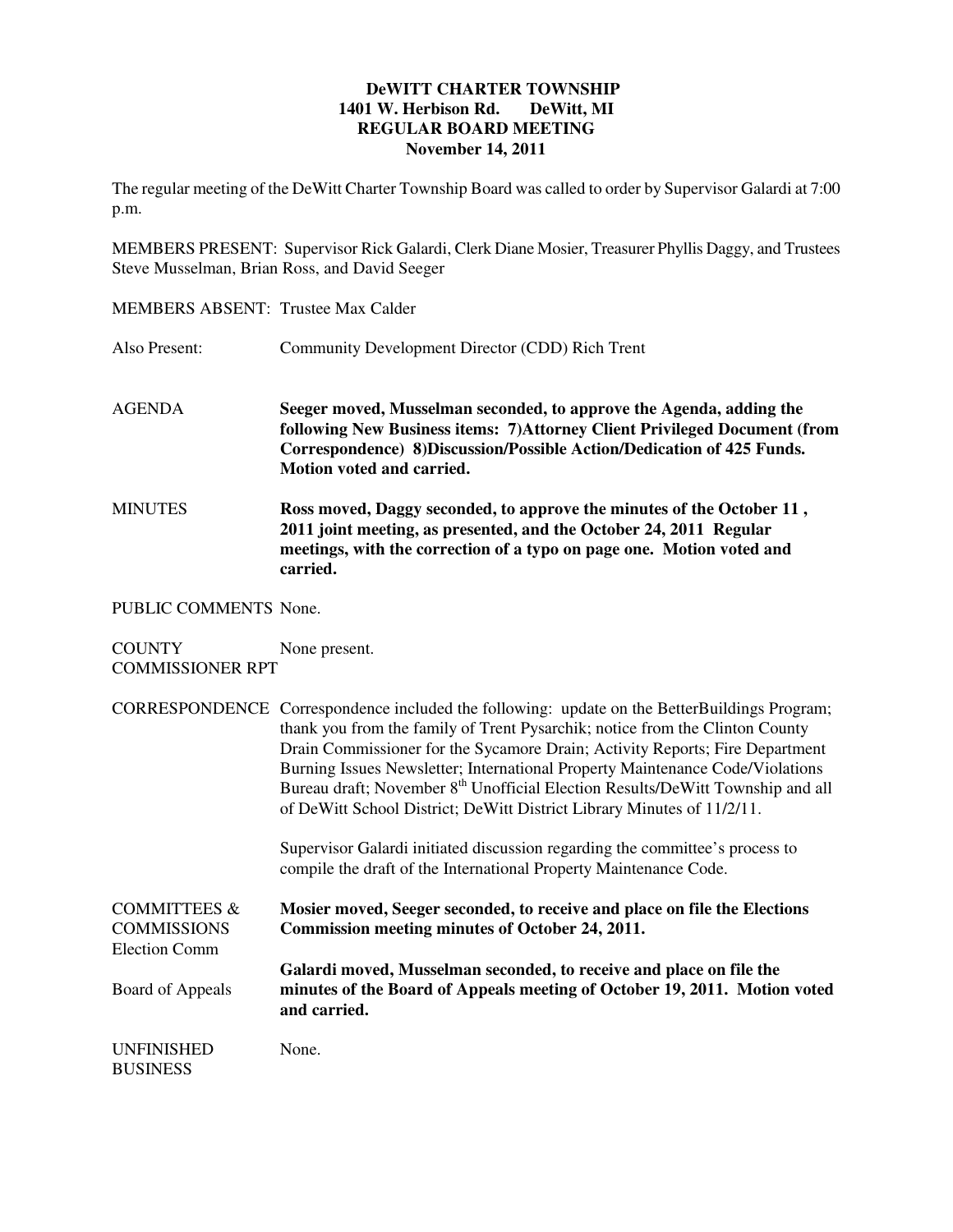| <b>Township Board Minutes</b><br>November 14, 2011 Page 2                 |                                                                                                                                                                                                                                                                                                                                                                                                                                                                                                                   |
|---------------------------------------------------------------------------|-------------------------------------------------------------------------------------------------------------------------------------------------------------------------------------------------------------------------------------------------------------------------------------------------------------------------------------------------------------------------------------------------------------------------------------------------------------------------------------------------------------------|
| <b>NEW BUSINESS</b><br><b>Budget Adjustment</b><br><b>Crash Reporting</b> | Ross moved, Seeger seconded, to authorize the Clerk or Manager to amend<br>the 2011 budget, \$59,275 from General Fund Balance 101-000-390-000 to<br>Police Capital Expenditure/Electronic Crash Report 101-301-977-009.<br>Motion voted and carried.                                                                                                                                                                                                                                                             |
| Set Special Meeting/w<br><b>Planning Commission</b>                       | Supervisor Galardi explained that this joint meeting is needed to discuss the<br>priorities of the update of the Comprehensive Development Plan.                                                                                                                                                                                                                                                                                                                                                                  |
|                                                                           | Ross moved, Seeger seconded to set a Special Meeting of the Township<br>Board and Planning Commission for Monday, January 30, 2012 at 7:00 p.m.<br>Motion voted and carried.                                                                                                                                                                                                                                                                                                                                      |
| <b>Chandler Road</b><br>Project                                           | CDD Trent reviewed a proposal for development in the farthest southeast corner<br>of the Township, for housing geared at student families, which is an island within<br>the Township as it relates to the provision of services and infrastructure. He<br>reported having discussions with Bath Township and the developer, with the<br>possibility of a 425 with Bath Township, or an amendment to the current<br>agreement, which would ultimately offer those services and infrastructure to the<br>developer. |
|                                                                           | After lengthy discussion, it was determined that Supervisor Galardi, Manager<br>Taylor, Trustee Ross, Bath Township, and the developer with work toward an<br>agreement, and return said agreement to the Township Board for consideration.                                                                                                                                                                                                                                                                       |
| Salary Comp Comm                                                          | Seeger moved, Ross seconded, to concur with the Salary Compensation<br>Commission's 2012/2013 Report. Motion voted and carried.                                                                                                                                                                                                                                                                                                                                                                                   |
| Resolution 111163<br>Granger                                              | Clerk Mosier explained that if adopted this evening, an award presentation will be<br>targeted for December 12, 2011.                                                                                                                                                                                                                                                                                                                                                                                             |
|                                                                           | Mosier moved, Seeger seconded, to adopt Resolution 111163, honoring<br><b>Granger as an Outstanding Corporate Citizen.</b>                                                                                                                                                                                                                                                                                                                                                                                        |
|                                                                           | AYES: Galardi, Mosier, Daggy, Ross, Musselman, Seeger<br><b>NAYS: None</b><br><b>Motion carried.</b>                                                                                                                                                                                                                                                                                                                                                                                                              |
| <b>Consumers Energy</b><br>Auth to Amd Contr<br>Resolution 111164         | Supervisor Galardi explained the need to amend the Consumers Energy<br>Streetlighting Contract and reviewed Manager Taylor's memo explaining the<br>issues.                                                                                                                                                                                                                                                                                                                                                       |
|                                                                           | Seeger moved, Musselman seconded, to authorize the Clerk to execute the<br><b>Consumers Energy Standard Lighting Contract dated 9/11/11 and adopt the</b><br>authorizing Resolution 111164.                                                                                                                                                                                                                                                                                                                       |
|                                                                           | AYES: Ross, Daggy, Mosier, Galardi, Seeger, Musselman<br><b>Motion carried.</b><br><b>NAYS: None</b>                                                                                                                                                                                                                                                                                                                                                                                                              |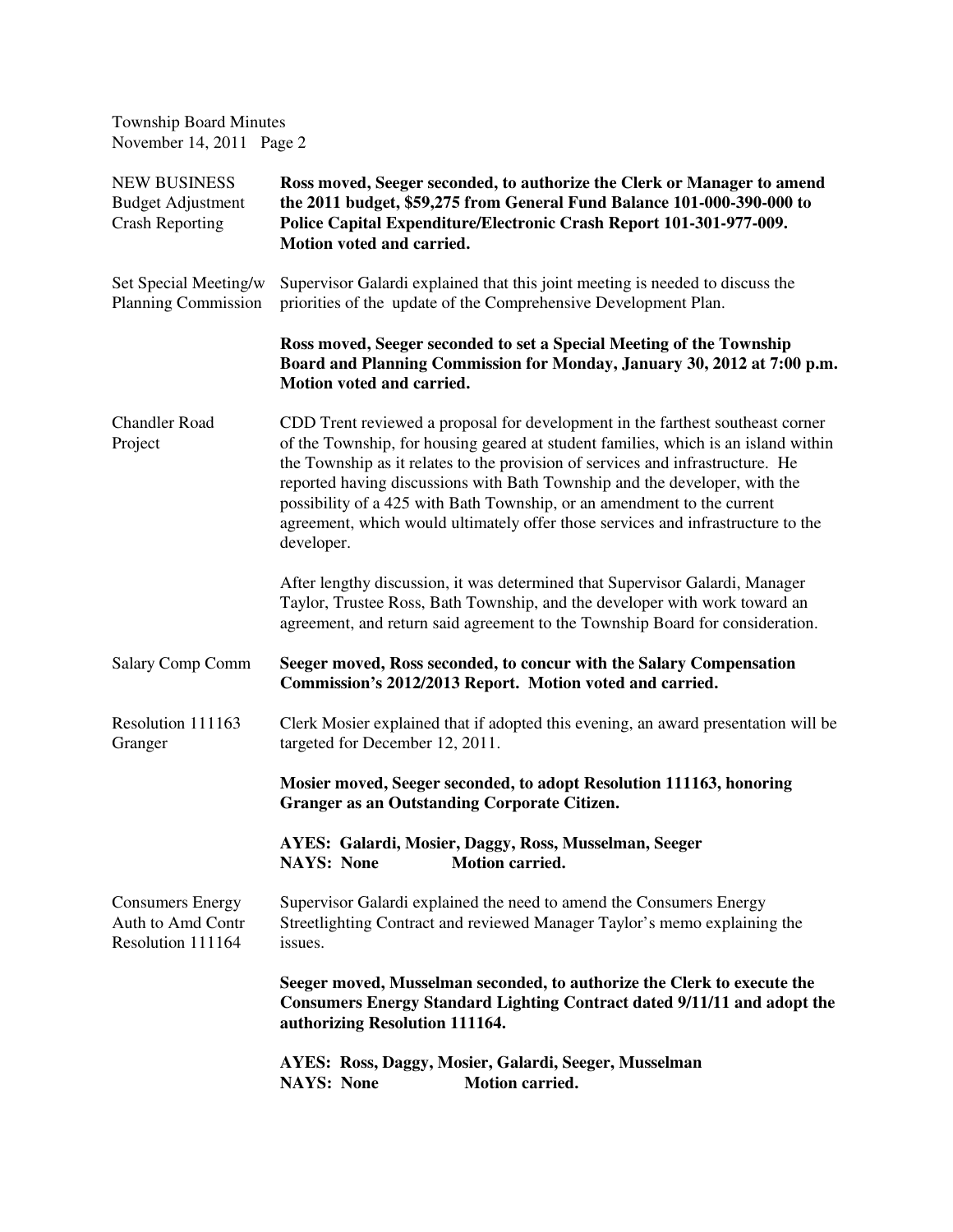| <b>Township Board Minutes</b><br>November 14, 2011 Pg 3 |                                                                                                                                                                                                                                                                                                                                                                                                                                                                                                                                                                                                                                                |
|---------------------------------------------------------|------------------------------------------------------------------------------------------------------------------------------------------------------------------------------------------------------------------------------------------------------------------------------------------------------------------------------------------------------------------------------------------------------------------------------------------------------------------------------------------------------------------------------------------------------------------------------------------------------------------------------------------------|
| Attorney/Client<br>Document                             | Supervisor Galardi explained that the letter provided by Attorney Robinson is<br>privileged and cannot be released without Board action. He noted that the<br>correspondence is in response to questions raised by Kevin Covert at a previous<br>Board meeting.                                                                                                                                                                                                                                                                                                                                                                                |
|                                                         | Seeger moved, Daggy seconded, to release Attorney J. Richard Robinson's<br>letter regarding Willow Creek Farms Subdivision/Outlot B/Lochinvar<br>Estates, to resident Kevin Covert. Motion voted and carried.                                                                                                                                                                                                                                                                                                                                                                                                                                  |
|                                                         | Clerk Mosier was instructed to send a cover letter, with the document, to Kevin<br>Covert.                                                                                                                                                                                                                                                                                                                                                                                                                                                                                                                                                     |
| Dedication of 425                                       | Supervisor Galardi reported that he received a communication from the City of                                                                                                                                                                                                                                                                                                                                                                                                                                                                                                                                                                  |
| Funds/Southern Tier                                     | Lansing,<br>regarding a call from Karla Campbell of the MEDC. Campbell requested<br>additional input from the supporters of the Lansing/DeWitt 425, support that<br>would include some additional degree of financial commitment. There was<br>lengthy discussion about the issue.                                                                                                                                                                                                                                                                                                                                                             |
|                                                         | Motion by Galardi, second by Mosier, to commit to the dedication of up to<br>50% of the revenues generated by the terms of the 425 Agreement between<br>DeWitt Charter Township and the City of Lansing (Capital Region<br>International Airport), for the first ten (10) years of the Agreement, with<br>said revenue to be dedicated for exclusive use in the Southern Tier of DeWitt<br><b>Charter Township, which includes the Capital Region International Airport:</b><br>In addition to this commitment, it is the discretion of the DeWitt Charter<br>Township Board to increase this amount at any time. Motion voted and<br>carried. |
| <b>VOUCHERS</b>                                         | Seeger moved, Musselman seconded, to approve General Operating Fund<br>Vouchers 59179 - 59272 and Tax Fund Vouchers 7453 - 7467. Motion<br>voted and carried.                                                                                                                                                                                                                                                                                                                                                                                                                                                                                  |
| <b>REPORTS &amp;</b><br><b>COMMENTS</b>                 | Trustee Seeger provided reports from the Road Commission.                                                                                                                                                                                                                                                                                                                                                                                                                                                                                                                                                                                      |
|                                                         | Trustee Ross reported that it appears that Bingham Township will be able to make<br>their next bond payment.                                                                                                                                                                                                                                                                                                                                                                                                                                                                                                                                   |
|                                                         | Clerk Mosier reported being in receipt of liquor license requests for the<br>Woodhaven Golf Course.                                                                                                                                                                                                                                                                                                                                                                                                                                                                                                                                            |
| EXTENDED PUBLIC None.<br><b>COMMENT</b>                 |                                                                                                                                                                                                                                                                                                                                                                                                                                                                                                                                                                                                                                                |